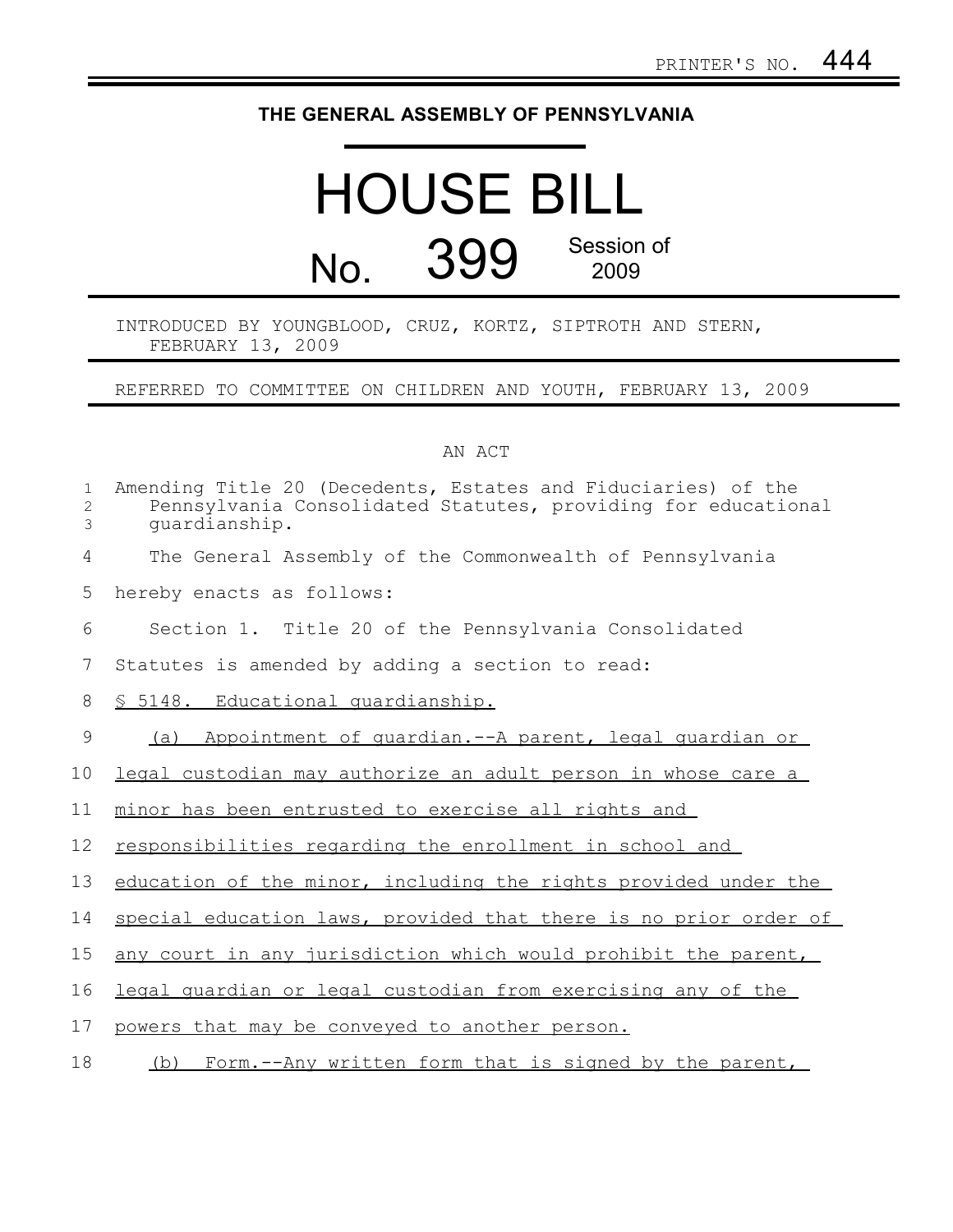| 1             | legal quardian or legal custodian may be used to convey the          |
|---------------|----------------------------------------------------------------------|
| 2             | authority described in subsection (a). The following form may be     |
| 3             | used and its inclusion in this section shall not be construed to     |
| 4             | preclude the use of alternative language:                            |
| 5             | EDUCATIONAL GUARDIANSHIP FORM                                        |
| 6             | (PUT A LINE THROUGH ALL PROVISIONS THAT ARE NOT APPLICABLE)          |
| 7             | I am the parent of the child (ren) named below and there<br>$($ )    |
| 8             | are no court orders now in effect which would prevent                |
| $\mathcal{G}$ | me from giving the powers listed in this document;                   |
| 10            | ) I am the legal quardian or legal custodian of the                  |
| 11            | child(ren) listed below, pursuant to a court order (a                |
| 12            | copy of which is attached if available), and there are               |
| 13            | no other court orders now in effect which would                      |
| 14            | prohibit me from exercising the power I seek to convey               |
| 15            | in this document.                                                    |
| 16            | I am temporarily giving to (Name Name Name ), an adult               |
| 17            |                                                                      |
| 18            | exercise all my rights in the education of the child (ren) listed    |
|               |                                                                      |
| 19            | below, including, but not limited to, the right to sign all          |
|               | 20 documents necessary to enroll or maintain the child (ren) in      |
| 21            | school, all rights necessary to secure and approve or disapprove     |
| 22            | special education services for the child (ren) and the right to      |
| 23            | review, copy and correct records for the child(ren). The             |
| 24            | children these rights apply to are:                                  |
| 25            | (Name and Date of Birth) __________ (Name and Date of Birth)         |
| 26            | (Name and Date of Birth) ____________ ______(Name and Date of Birth) |
| 27            | I am giving this authorization freely and knowingly in order         |
| 28            | to provide for the child (ren) while they are in the care of the     |
| 29            | adult named above and not due to pressure, threats or offers of      |
| 30            | payment by any person or agency.                                     |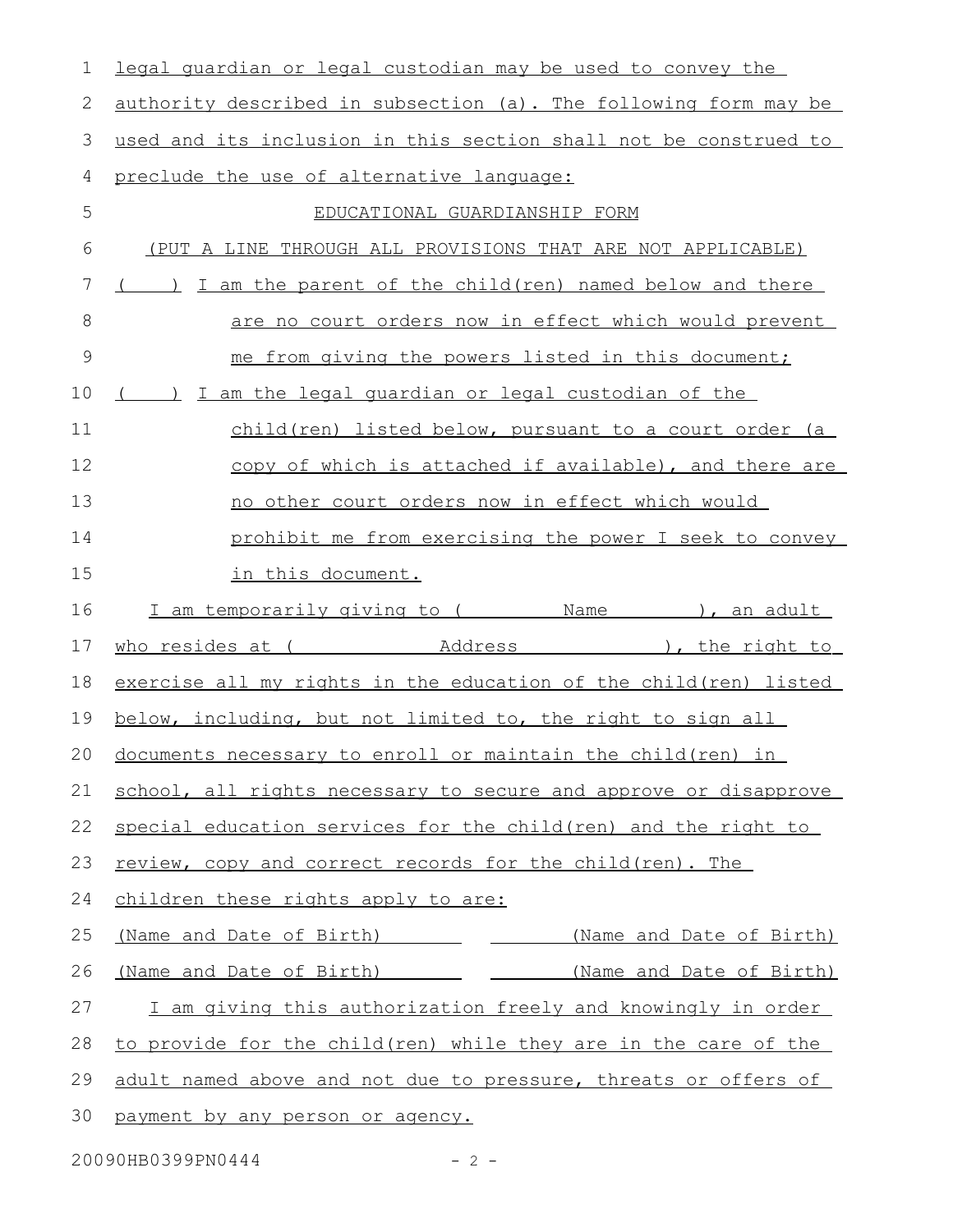| $\mathbf 1$  | <u>Notification of intent to end or change this authorization</u> |
|--------------|-------------------------------------------------------------------|
| $\mathbf{2}$ | must be in writing.                                               |
| 3            | (If you wish to make an agreement about how to end or change      |
| 4            | these rights, you may fill in or change this paragraph. If you    |
| 5            | do not wish to make that kind of agreement, cross out this        |
| 6            | <u>paragraph).</u>                                                |
| 7            | Upon notification of my intention to revoke this                  |
| 8            | authorization, there shall be a period of 30 days before that     |
| 9            | revocation takes effect.                                          |
| 10           | I hereby swear or affirm that the above statements are true.      |
| 11           | I understand that false statements are made subject to the        |
| 12           | penalties of 18 Pa.C.S. § 4904 (relating to unsworn               |
| 13           | falsification to authorities).                                    |
| 14           | $(Name$ )<br>(Date 1990)                                          |
| 15           | (c) Use by educational entity.--                                  |
| 16           | (1) A conveyance of authority described in subsection             |
| 17           | (a) which is consistent with the requirements of subsection       |
| 18           | (b) shall be honored by any school district, intermediate         |
| 19           | unit or other public education entity.                            |
| 20           | (2) Notwithstanding subsection (e), the existence of a            |
| 21           | conveyance of authority described in and consistent with the      |
| 22           | requirements of subsection (b) creates a presumption that the     |
| 23           | authority has been lawfully conveyed.                             |
| 24           | (d) Revocation of quardianship.--                                 |
| 25           | (1) A conveyance of authority as described in subsection          |
| 26           | (b) is revocable at will unless other terms are agreed upon       |
| 27           | by the parent, legal quardian or legal custodian and the          |
| 28           | adult to whom authority is being conveyed.                        |
| 29           | The parties may provide for terms in writing which<br>(2)         |
| 30           | may require the revocation of authority to be in writing,         |
|              |                                                                   |